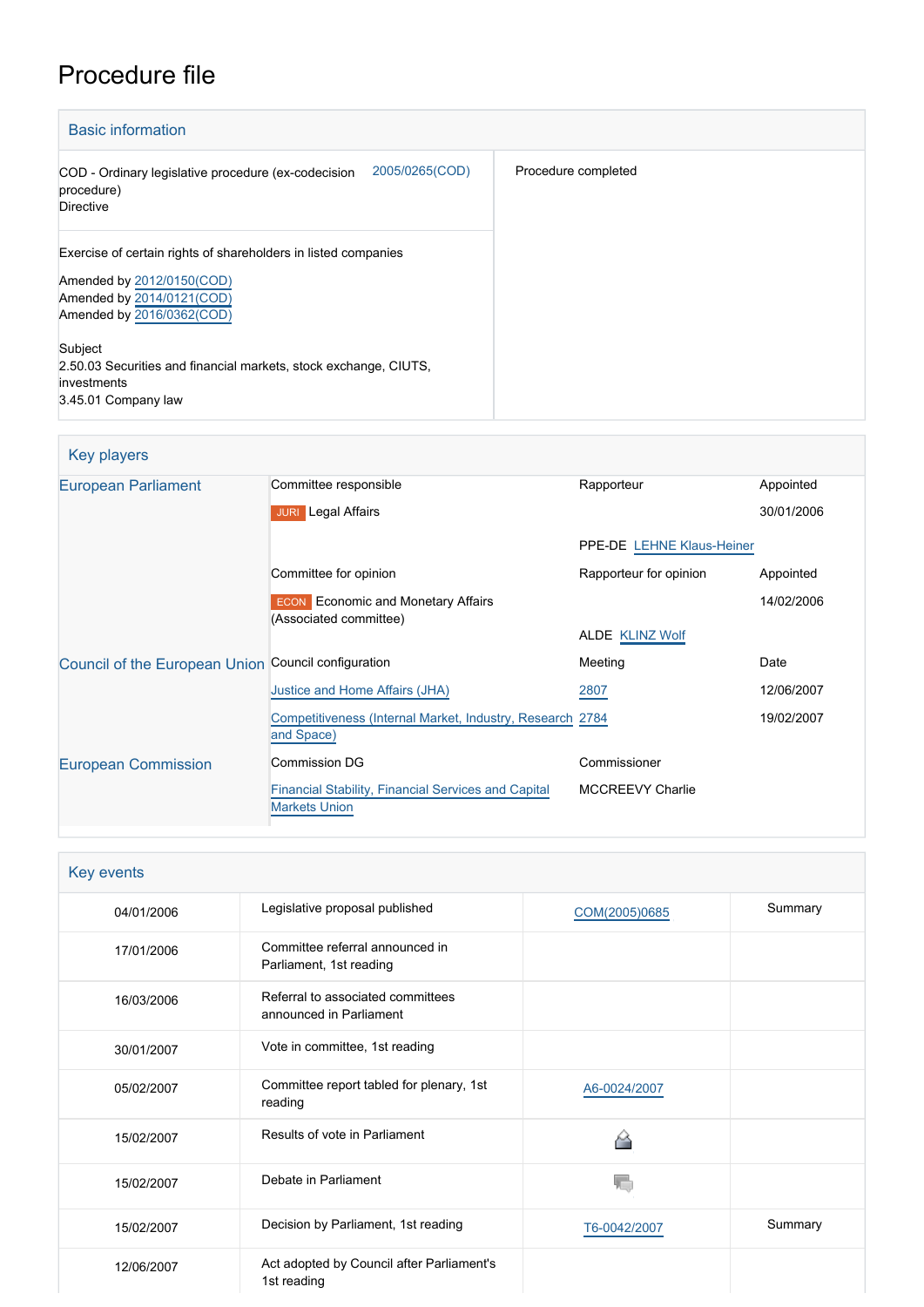| 11/07/2007 | Final act signed                        |  |
|------------|-----------------------------------------|--|
| 11/07/2007 | End of procedure in Parliament          |  |
| 14/07/2007 | Final act published in Official Journal |  |

| <b>Technical information</b> |                                                                                     |  |  |
|------------------------------|-------------------------------------------------------------------------------------|--|--|
| Procedure reference          | 2005/0265(COD)                                                                      |  |  |
| Procedure type               | COD - Ordinary legislative procedure (ex-codecision procedure)                      |  |  |
| Procedure subtype            | Legislation                                                                         |  |  |
| Legislative instrument       | <b>Directive</b>                                                                    |  |  |
|                              | Amended by 2012/0150(COD)<br>Amended by 2014/0121(COD)<br>Amended by 2016/0362(COD) |  |  |
| Legal basis                  | EC Treaty (after Amsterdam) EC 095                                                  |  |  |
| Stage reached in procedure   | Procedure completed                                                                 |  |  |
| Committee dossier            | JURI/6/32953                                                                        |  |  |

# Documentation gateway

| Legislative proposal                                               |      | COM(2005)0685  | 05/01/2006 | EC         | Summary |
|--------------------------------------------------------------------|------|----------------|------------|------------|---------|
| Document attached to the procedure                                 |      | SEC(2006)0181  | 17/02/2006 | EC         |         |
| Committee draft report                                             |      | PE374.442      | 27/06/2006 | EP         |         |
| Economic and Social Committee: opinion,<br>report                  |      | CES1148/2006   | 13/09/2006 | <b>ESC</b> |         |
| Amendments tabled in committee                                     |      | PE378.495      | 19/09/2006 | EP         |         |
| Committee opinion                                                  | ECON | PE371.848      | 27/11/2006 | EP         |         |
| Amendments tabled in committee                                     |      | PE382.348      | 05/12/2006 | EP         |         |
| Committee report tabled for plenary, 1st<br>reading/single reading |      | A6-0024/2007   | 05/02/2007 | EP         |         |
| Text adopted by Parliament, 1st<br>reading/single reading          |      | T6-0042/2007   | 15/02/2007 | EP         | Summary |
| Commission response to text adopted in<br>plenary                  |      | SP(2007)1040   | 21/03/2007 | EC         |         |
| Draft final act                                                    |      | 03608/2007/LEX | 11/07/2007 | CSL        |         |

#### Additional information

European Commission **[EUR-Lex](http://ec.europa.eu/prelex/liste_resultats.cfm?CL=en&ReqId=0&DocType=COD&DocYear=2005&DocNum=0265)** 

## Final act

 [Directive 2007/36](https://eur-lex.europa.eu/smartapi/cgi/sga_doc?smartapi!celexplus!prod!CELEXnumdoc&lg=EN&numdoc=32007L0036) [OJ L 184 14.07.2007, p. 0017](https://eur-lex.europa.eu/legal-content/EN/TXT/?uri=OJ:L:2007:184:TOC) Summary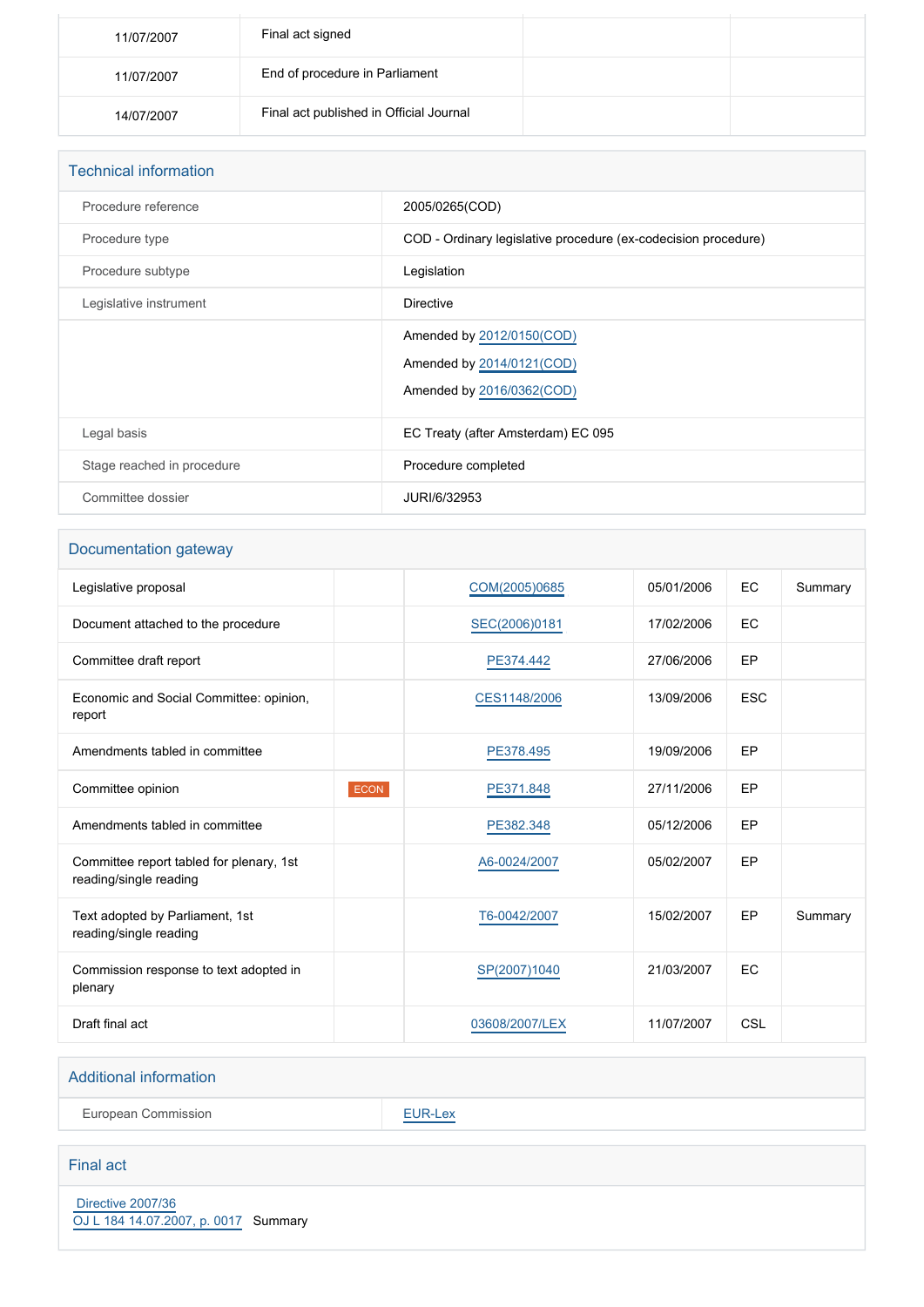PURPOSE : to establish requirements in relation to the exercise of voting rights in general meetings of issuers that have their registered office in a Member State and whose shares are admitted to trading on a regulated market and to amend Directive 2004/109/EC (?the Transparency Directive?.)

PROPOSED ACT : Directive of the European Parliament and of the Council.

CONTENT : this proposal aims to facilitate the cross-border exercise of shareholders? rights. Shareholder participation is an essential precondition for effective corporate governance. However, EU-citizens holding shares in a listed company situated in another Member State often face severe problems when they wish to exercise the voting rights attaching to these shares and sometimes even encounter obstacles that make voting practically impossible. Nowadays, investors typically hold their shares

through accounts opened with securities intermediaries, who, in turn, hold accounts with other securities intermediaries and central securities depositories in other jurisdictions. The legal constructs from which shareholders? rights emanate in the Member States are not always fully adapted to this modern form of intermediated holdings. The cross-border chains of intermediaries, therefore, make not only the communication process between issuers and shareholders, but also the voting process, more difficult.

The scope of this problem has broadened significantly in recent years and continues to grow as the cross-border nature of equity investment increases, which is further stimulated by the drive towards creating integrated financial markets in Europe and beyond. The growing proportion of share ownership by foreign investors is already posing the threat of EU listed companies being owned by a passive shareholder base. Moreover, existing legal obstacles to cross-border voting prevent small individual cross-border shareholders who are willing to exercise their voting rights from using means that would allow them to do so cheaply and simply.

The existing rules at EU level are not sufficient to attain this objective. Article 17 of the Transparency Directiverequires issuers to make available certain information and documents which are relevant to general meetings. However, such information and documents are to be made available in the issuer?s home Member State, and Article 17 does not mention when and how these are to be made available. As a result, the general provision in Article 17 of the Transparency Directive does not address the specific difficulties of non-resident shareholders in obtaining access to information prior to the general meeting. Furthermore, the Transparency Directive focuses on the information which issuers have to disclose to the market and thus does not deal with the shareholder voting process itself.

It appears that the main obstacles to cross-border voting for investors are the following, in order of

importance:

- the requirement to block shares before a general meeting (even where it does not affect the trading of the shares during this period). Share blocking deters investors from voting because it prevents them from selling their shares for several days before any general meeting. The financial risk associated with such a blocking period is very high, due to possible market fluctuations during the blocking period;

- difficult and late access to information that is relevant to the general meeting, and

-the complexity of crossborder voting, in particular proxy voting. Share blocking and the complexity of

proxy voting also have a considerable impact on the costs of cross-border voting.

Abolishing existing constraints which hamper the voting process requires amendments to the relevant national legislations.

The proposal therefore pursues the following objectives:

- to ensure that all general meetings are convened sufficiently in advance and that all documents to be submitted to the general meeting are available in time to allow all shareholders, no matter where they reside, to take a reasoned decision and to cast their votes in time;

- to abolish all forms of share blocking. These should be replaced by a record date system to determine the entitlement of a shareholder to participate and vote in a general meeting. The proposal leaves it to national law to determine any such date, within a maximum period of 30 calendar days preceding the general meeting, and also to lay down the details of the procedure. However, in order to avoid certain shareholders being prevented in practice from participating and voting, it is made clear that no excessive formal requirements for the proof of ownership may be imposed in national law or in the articles of association.

- to remove all legal obstacles to electronic participation in general meetings. Where the issuer decides to make electronic means available to its shareholders, these make it much easier for the active shareholders to participate actively in the meeting. However, technology is not advanced enough to permit active electronic participation in all cases with a sufficient guarantee of security, and such facilities are costly to introduce. Therefore, there should not be an obligation for issuers to offer such a possibility to their shareholders;

- to offer non-resident shareholders simple means of voting without attending the meeting (voting by proxy, in absentia and by giving instructions).

It should be noted thatthe Directive is a minimum harmonisation directive. It introduces minimum standards which ensure that shareholders have a timely access to complete information in relation to general meetings and have simplified ways of voting without attending the general meeting. Member States are left free to maintain or introduce provisions which are more favourable to shareholders.

Finally, provision is made for an adaptation of Article 17 of the Transparency Directive in order to avoid the duplication of provisions with the same subject.

#### Exercise of certain rights of shareholders in listed companies

The European Parliament adopted by a show of hands the resolution drafted by Klaus-Heiner Lehne (EPP-ED, Germay) on shareholders' voting rights, and made some amendments to the Commission?s proposal.Following negotiations, an oral agreement was reached with the Council and the Commission, which was reflected in the compromise amendments.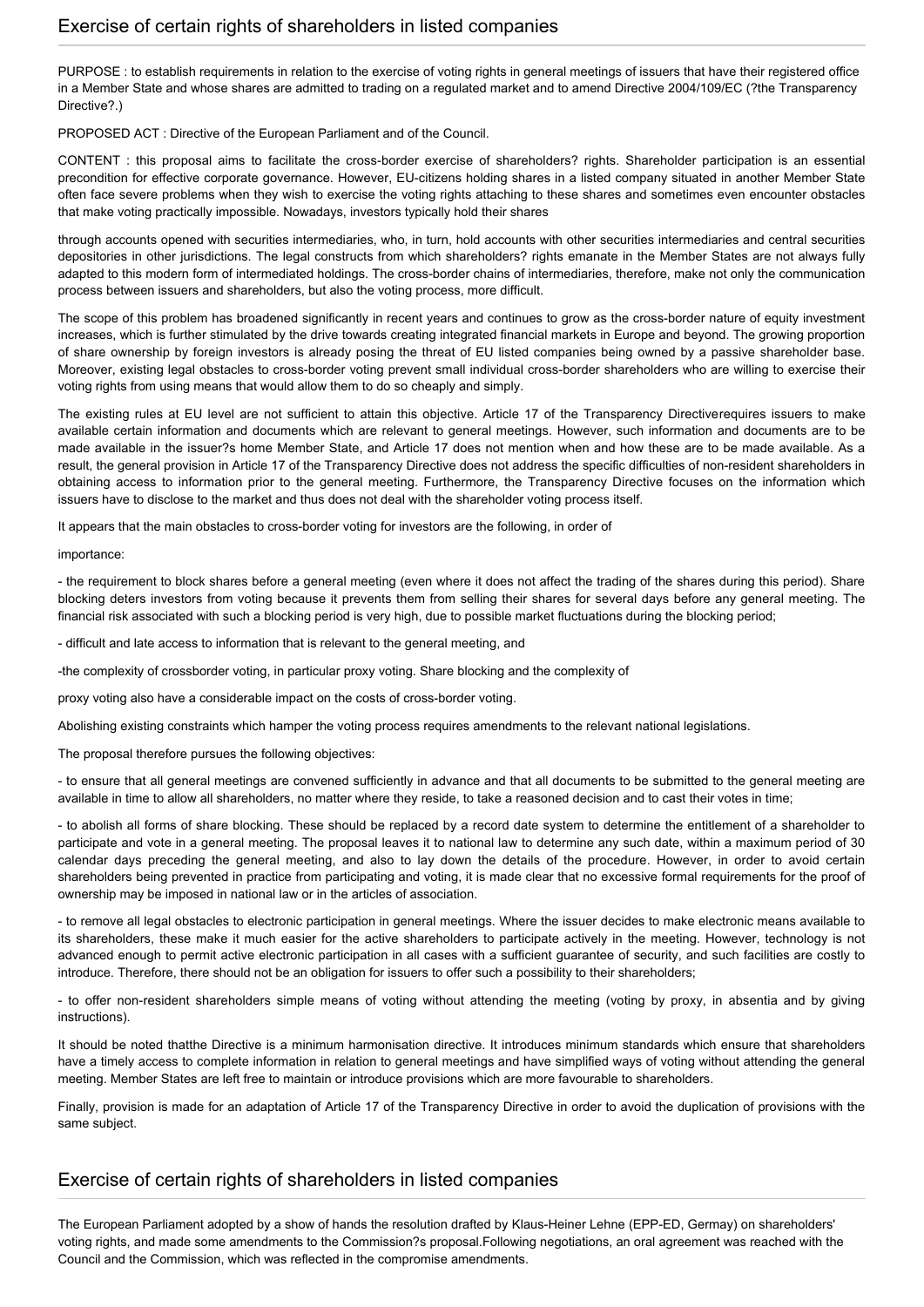The amendments deal mainly with eight points.

- cooperatives have been explicitly removed from the directive?s scope because of their special membership structure;

- on the notice for convocation (Article 5 of the Commission proposal) a distinction is made between annual general meetings (AGMs) and extraordinary general meetings (EGMs). Notices for AGMs should be 20 calendar days; notices for EGMs should depend on the way that Member States have transposed Articles 9 and 11 of the takeover directive (i.e. ?at least two weeks?);

- there should also be a distinction between registered and bearer shares. This distinction takes effect in two places. First, when asking to whom the notice convening a general meeting should be sent. With registered shares this is as a rule the registered shareholder (Article 5 of the Commission proposal). Second, with registered shares it is easier to prove share ownership, which under Article 7 of the Commission proposal entitles the shareholder to vote at the general meeting. This means that the specified date required in Article 7 of the Commission proposal for registered shares can be brought nearer to the date of the general meeting than with bearer shares;

-again, the ?officially appointed mechanism? for convening the general meeting, as laid down in Article 21(2) of the transparency directive, may be used when the notice convening the meeting can also be published by means of this mechanism (see amendment to Article 5 of the Commission proposal);

- on the Commission?s proposed right to ask questions (Article 9) it is suggested that companies must answer, no later than at the general meeting, questions that are asked before that meeting. Questions put by a shareholder or shareholders with 1 % of the share capital must be answered within a reasonable time irrespective of the general meeting (the qualified right to ask questions); companies have a responsibility to answer these ?qualified? questions. Moreover any right of challenge that shareholders may have need not be extended to include questions asked before the general meeting;

- the holding of proxy rights (Article 10) needs to be enabled, or made easier, as the case may be. Proxy holders may be required only to establish their legitimacy; to implement proxy rights, Member States should be permitted only to create or maintain such rules as are designed to prevent conflicts of interest between shareholders and proxy holders. Any such rules must be necessary and proportionate. A fault in the internal relationship between the shareholder and proxy should expressly not affect their external relationship with the company;

- as with the exercise of shareholders? rights by proxy holders, the exercise of such rights by intermediaries should also be made easier. To satisfy the need for transparency, Member States should be allowed to lay down rules by means of which the identity of the person on behalf of whom the voting rights are exercised (the ?client?) is disclosed;

Lastly, the report provides for the fact that amendment of Article 17 of the transparency directive does not go as far as Article 17 of the Commission proposal. The information under Article 17(1)(a) of the transparency directive (including details of the place, time and agenda of the general meeting) should continue to be governed by the transparency directive. The requirements of the present directive and the transparency directive should complement one another; they should not exclude one another. Article 17 of the transparency directive exists not least in order to ensure that locally resident shareholders have access to all the relevant information.

### Exercise of certain rights of shareholders in listed companies

PURPOSE: to establish requirements in relation to the exercise of voting rights in general meetings of issuers that have their registered office in a Member State and whose shares are admitted to trading on a regulated market and to amend Directive 2004/109/EC (?the Transparency Directive?.)

LEGISLATIVE ACT: Directive 2007/36/EC of the European Parliament and of the Council

on the exercise of certain rights of shareholders in listed companies

CONTENT: following an agreement with the European Parliament, the Council adopted in first reading a Directive on the exercise of voting rights by shareholders of companies having their registered office in a Member State and whose shares are admitted to trading on a regulated market. The new Directive amends Directive 2004/109/EC. It introduces specific requirements with respect to selected rights of shareholders in relation to general meetings.

The Directive introduces minimum standards to ensure that shareholders of companies whose shares are traded on a regulated market have a timely access to the relevant information ahead of the general meeting (GM) and simple means to vote at a distance. It specifies that companies must ensure equal treatment for all shareholders who are in the same position with regard to participation and the exercise of voting rights in the general meeting. It also abolishes share blocking and introduces minimum standards for the rights to ask questions, put items on the GM agenda and table resolutions. The Directive allows Member States to take additional measures to facilitate further the exercise of the rights referred to in the Directive.

The Directive features the following key provisions:

- minimum notice period of 21 days for most GMs, which can be reduced to 14 days where shareholders can vote by electronic means and the general meeting agrees to the shortened convocation period;

- Internet publication of the convocation and of the documents to be submitted to the GM at least 21 days before the GM;

- abolition of share blocking and introduction of a record date in all Member States which may not be more than 30 days before the GM;

- abolition of obstacles on electronic participation to the GM, including electronic voting;

Right to ask questions and obligation on the part of the company to answer questions;

- abolition of existing constraints on the eligibility of people to act as proxy holder and of excessive formal requirements for the appointment of the proxy holder;

- disclosure of the voting results on the issuer's internetsite.

ENTRY INTO FORCE: 3 August 2007.